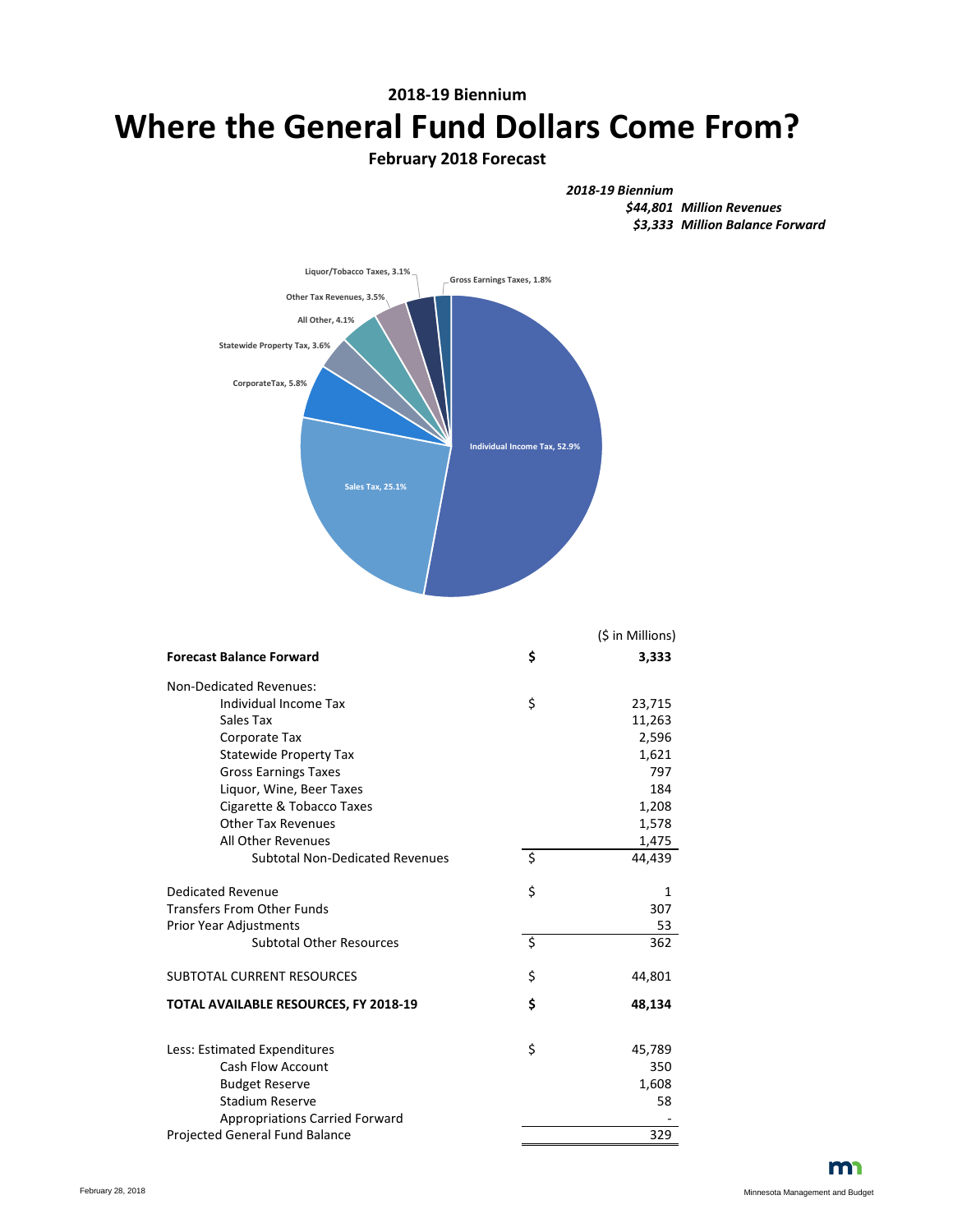## **2018-19 Biennium Where the General Fund Dollars Go?**

### **February 2018 Forecast**

*2018-19 Biennium*

*Million Spending \$45,789 Million Cash Flow Account \$350 Million Budget Reserve \$1,608 Million Stadium Reserve \$58*



|                                                 |    | (\$ in Millions) |
|-------------------------------------------------|----|------------------|
| TOTAL AVAILABLE RESOURCES, FY 2018-19           | \$ | 48,134           |
| Omnibus Bills:                                  |    |                  |
| E-12 Education                                  | \$ | 18,835           |
| <b>Higher Education</b>                         |    | 3,282            |
| Property Tax Aids & Credits                     |    | 3,656            |
| <b>Health &amp; Human Services</b>              |    | 13,618           |
| Public Safety & Judiciary                       |    | 2,336            |
| Transportation                                  |    | 341              |
| Environment                                     |    | 355              |
| Agriculture                                     |    | 126              |
| Jobs, Economic Development, Housing & Commerce  |    | 553              |
| <b>State Government &amp; Veterans</b>          |    | 1,310            |
| Debt Service                                    |    | 1,138            |
| Captial Projects & Other                        |    | 240              |
| Subtotal-Omnibus Bills                          | \$ | 45,789           |
| <b>TOTAL ESTIMATED EXPENDITURES, FY 2018-19</b> | Ś  | 45,789           |
| <b>Cash Flow Account</b>                        |    | 350              |
| <b>Budget Reserve</b>                           |    | 1,608            |
| Stadium Reserve                                 |    | 58               |
| <b>Appropriations Carried Forward</b>           |    |                  |
| Projected General Fund Balance                  |    | 329              |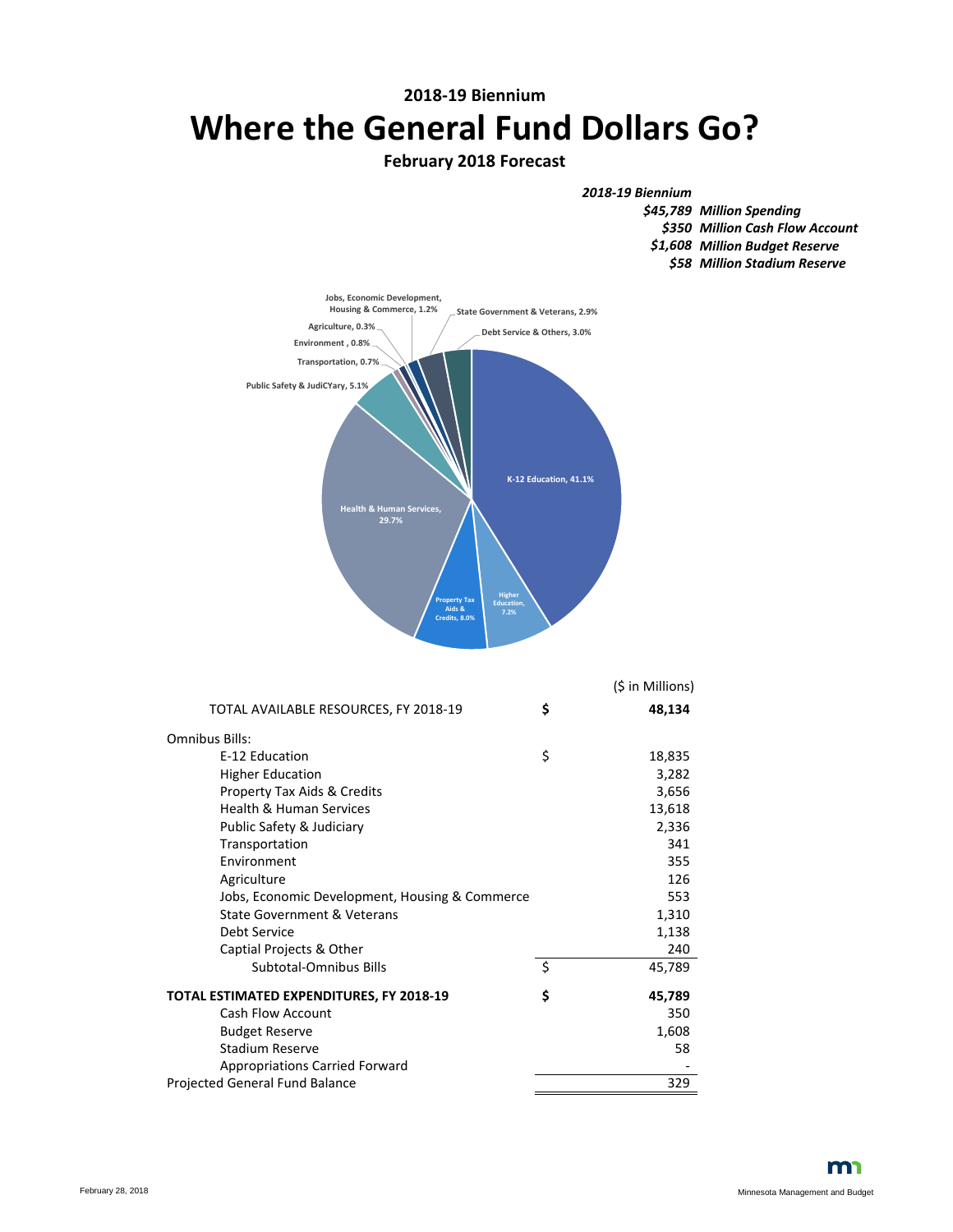# **2020-21 Biennium Where the General Fund Dollars Come From?**

#### **February 2018 Forecast**





|                                        |                          | (\$ in Millions) |
|----------------------------------------|--------------------------|------------------|
| <b>Forecast Balance Forward</b>        | \$                       | 2,345            |
| Non-Dedicated Revenues:                |                          |                  |
| Individual Income Tax                  | \$                       | 26,195           |
| Sales Tax                              |                          | 12,027           |
| Corporate Tax                          |                          | 2,609            |
| <b>Statewide Property Tax</b>          |                          | 1,634            |
| <b>Gross Earnings Taxes</b>            |                          | 851              |
| Liquor, Wine, Beer Taxes               |                          | 194              |
| Cigarette & Tobacco Taxes              |                          | 1,241            |
| <b>Other Tax Revenues</b>              |                          | 1,609            |
| All Other Revenues                     |                          | 1,403            |
| <b>Subtotal Non-Dedicated Revenues</b> | $\overline{\mathcal{S}}$ | 47,764           |
| Dedicated Revenue                      | \$                       | 1                |
| <b>Transfers From Other Funds</b>      |                          | 308              |
| <b>Prior Year Adjustments</b>          |                          | 63               |
| <b>Subtotal Other Resources</b>        | $\zeta$                  | 372              |
| <b>SUBTOTAL CURRENT RESOURCES</b>      | \$                       | 48,136           |
| TOTAL AVAILABLE RESOURCES, FY 2018-19  | \$                       | 50,481           |
| Less: Estimated Expenditures           | \$                       | 47,823           |
| <b>Cash Flow Account</b>               |                          | 350              |
| <b>Budget Reserve</b>                  |                          | 1,608            |
| <b>Stadium Reserve</b>                 |                          | 120              |
| <b>Appropriations Carried Forward</b>  |                          |                  |
| Projected General Fund Balance         |                          | 580              |